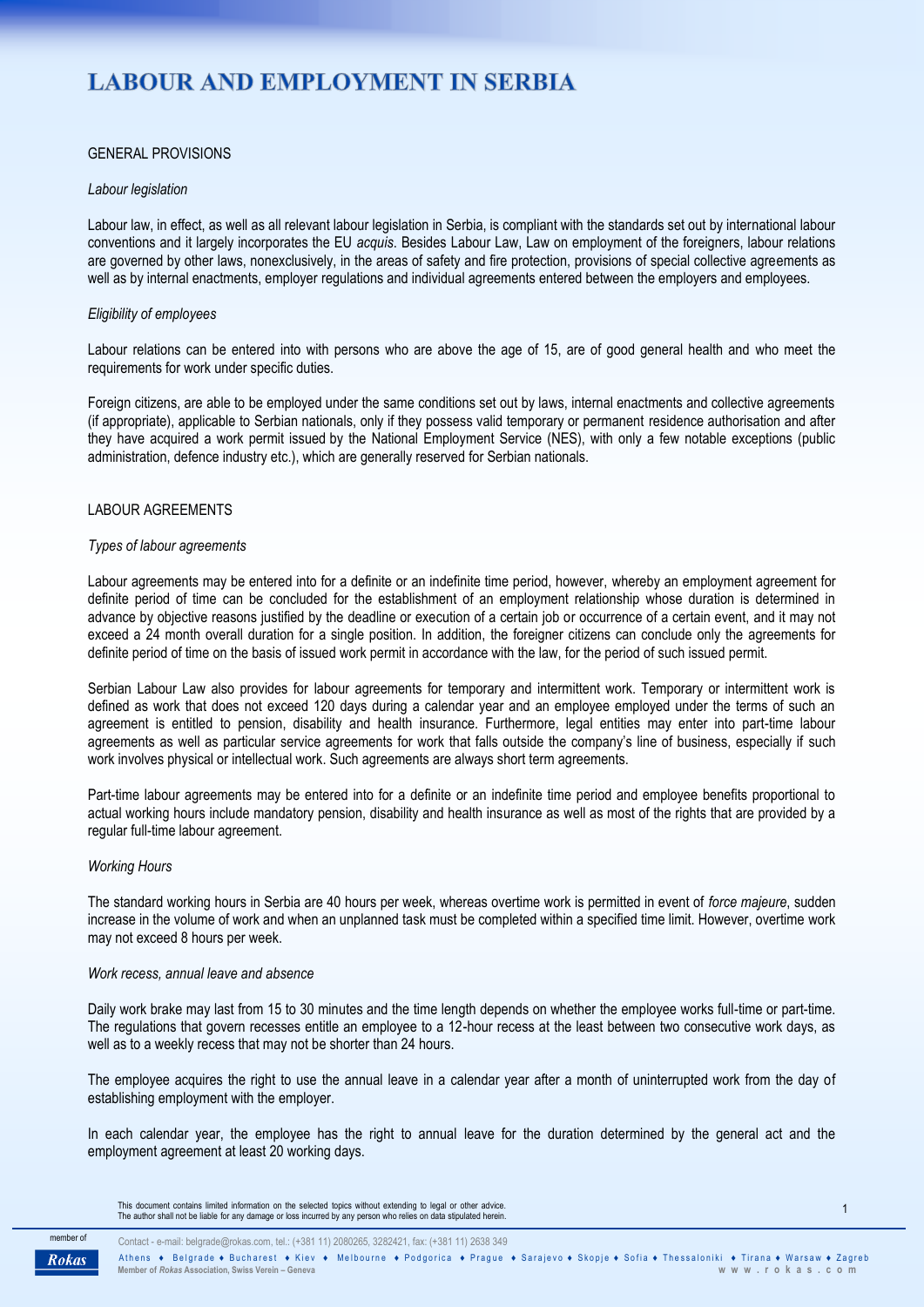Maternity leave may last up to 3 months, starting from the date of delivery. Upon the expiry of the maternity leave, the mother or father of the infant may use paid leave for infant care for a total of 365 days, which includes the maternity leave.

## *Termination of Employment*

The employment may be terminated by the initiative of the employee or employer, due to the expiration of the term of the labour agreement or due to the fulfilment of the conditions for retirement of the employee.

The cancelation of an individual labour agreement may occur based on the employee's ability to perform her/his work duties, qualifications, behaviour, and/or the employer's needs under the following conditions:

- $\overline{-}$  if the employee negligently performs work duties;
- if the employee abuses his position or exceeds his authority;
- if the employee uses the means of work inexpediently and irresponsibly;
- $\overline{a}$  if the employee does not use or misuses the provided means or equipment for personal protection at work;
- $-$  if the employee does not return to work with the employer within 15 days from the expiration of the period for unpaid leave;
- if the employee does not submit a certificate of temporary incapacity for work;
- if the employee abuses the right to leave due to temporary incapacity for work;
- if the employee refuses to conclude an annex to the employment agreement;
- due to coming to work under the influence of alcohol or other intoxicants, or the use of alcohol or other intoxicants during working hours, which has or may have an impact on the performance of work;
- $-$  if the employee provided incorrect information that was decisive for the establishment of the employment relationship;
- if the employee who works on jobs with increased risk, where a special health ability has been determined as a special condition for work, refuses to be subjected to the assessment of health ability;
- if the employee does not respect the work discipline prescribed by the act of the employer, i.e. if his behaviour is such that he cannot continue working for the employer;
- if due to technological, economic or organizational changes the need to perform a certain job ceases or there is a reduction in the volume of work, whereby the employee is entitled to severance pay.

Termination of multiple employment agreements by the employer (employee surplus) may occur when the employer terminates within 30 days employment agreements of at least 10 employees out of a minimum of 20 employees or within 90 days of at least 20 employees. In the event of termination of multiple employment agreements, the employer is obligated to devise and present to the authorities and labor unions a management plan to deal with the employee surplus.

Labour law obligates the employee to give a written 15-day advance notice to the employer in the event she/he intends to terminate the labour agreement

Finally, the statutory retirement age for insured persons is 65 years and at least 15 years of insurance period or when they reach 45 years of insurance period. Exceptionally, an insured woman who has completed at least 15 years of insurance period is entitled to a statutory retirement when she reaches:

- 1) in 2015, 60 years and six months of age;
- 2) in 2016, 61 years of age;
- 3) in 2017, 61 years and six months of age;
- 4) in 2018, 62 years of age;
- 5) in 2019, 62 years and six months of age;
- 6) in 2020, 63 years of age;
- 7) in 2021, 63 years and two months of age;
- 8) in 2022, 63 years and four months of age;
- 9) in 2023, 63 years and six months of age;
- 10) in 2024, 63 years and eight months of age;

This document contains limited information on the selected topics without extending to legal or other advice.<br>The author shall not be liable for any damage or loss incurred by any person who relies on data stipulated herei

Contact - e-mail: belgrade@rokas.com, tel.: (+381 11) 2080265, 3282421, fax: (+381 11) 2638 349